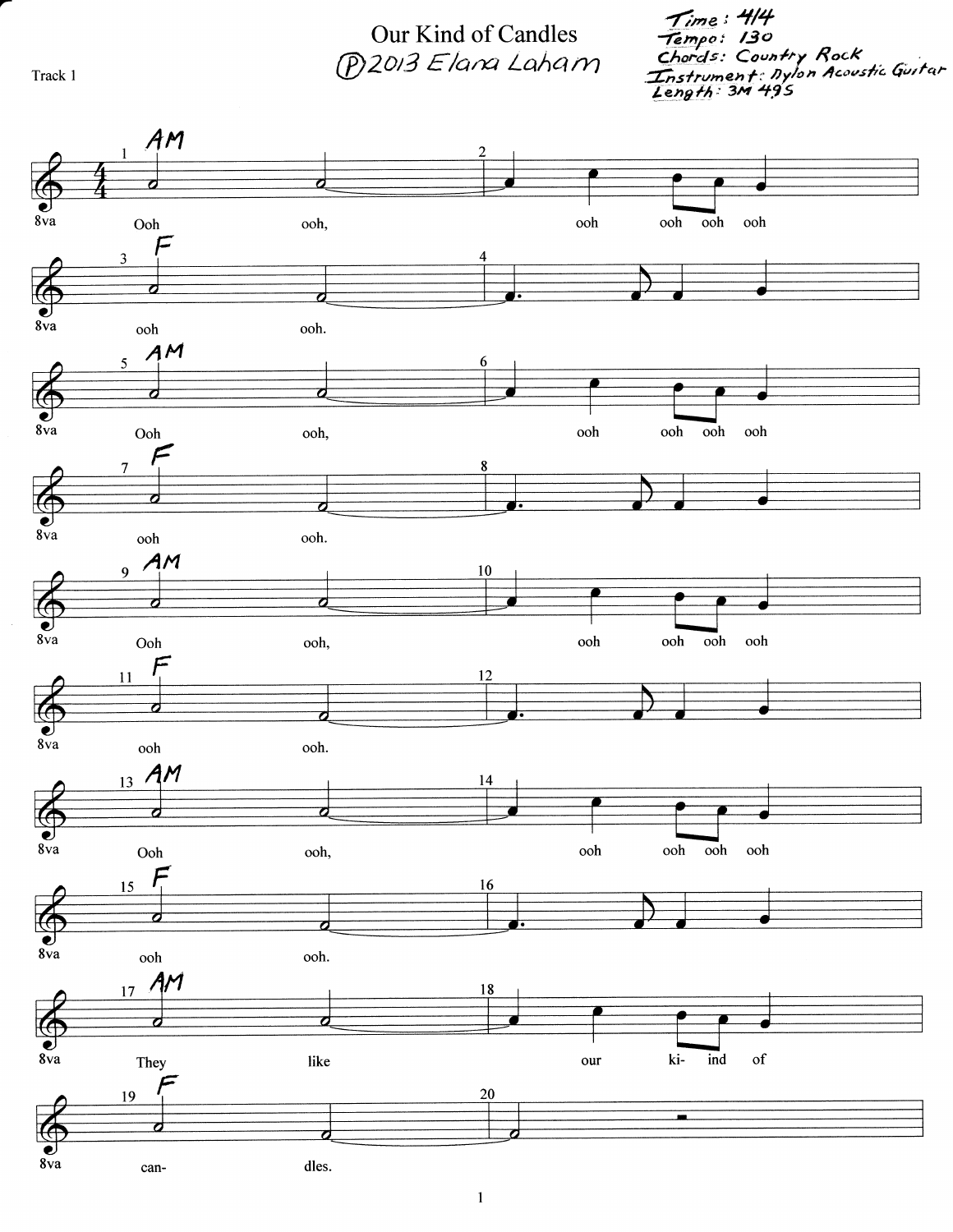Our Kind of Candles

Track 1

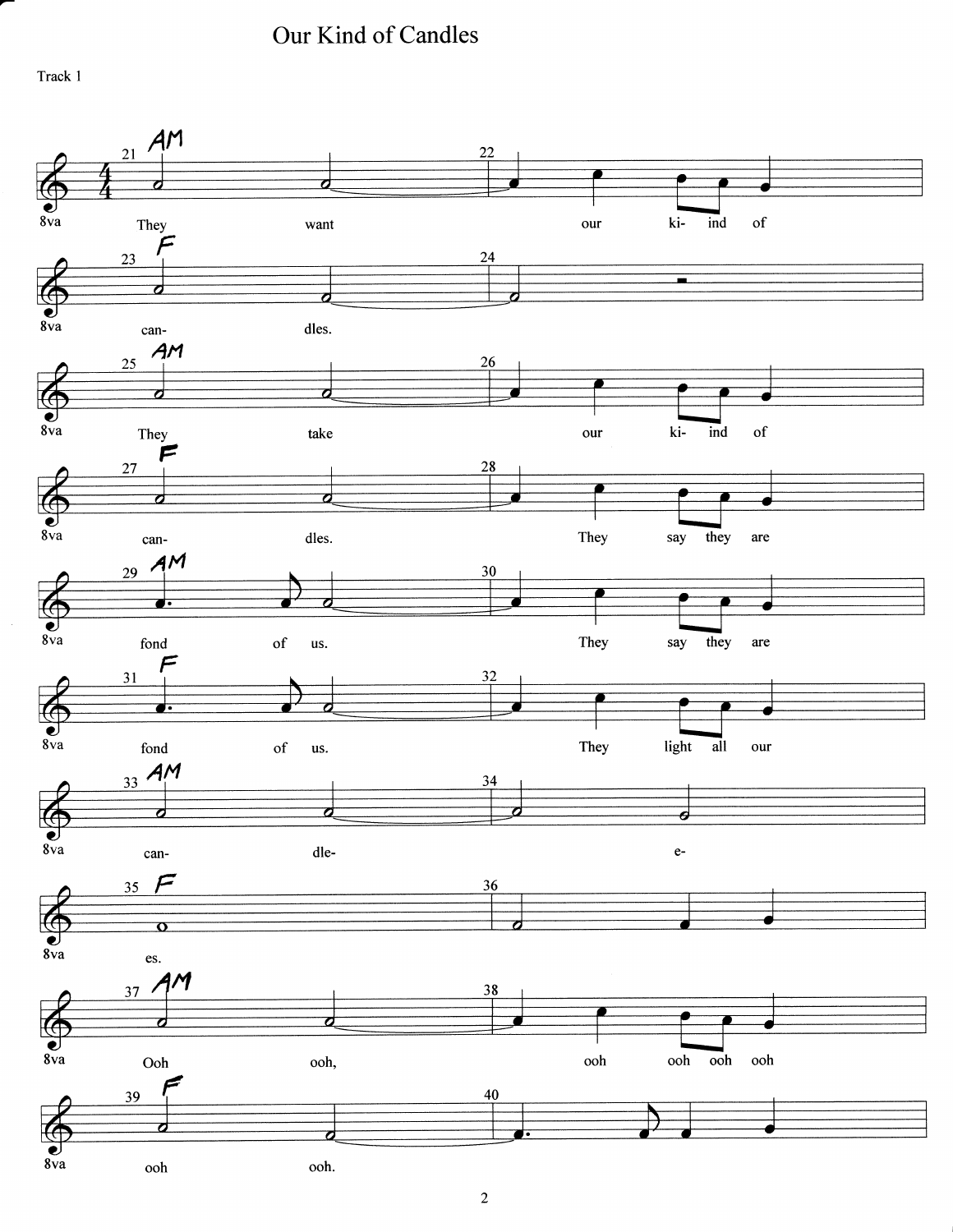Our Kind of Candles

Track 1

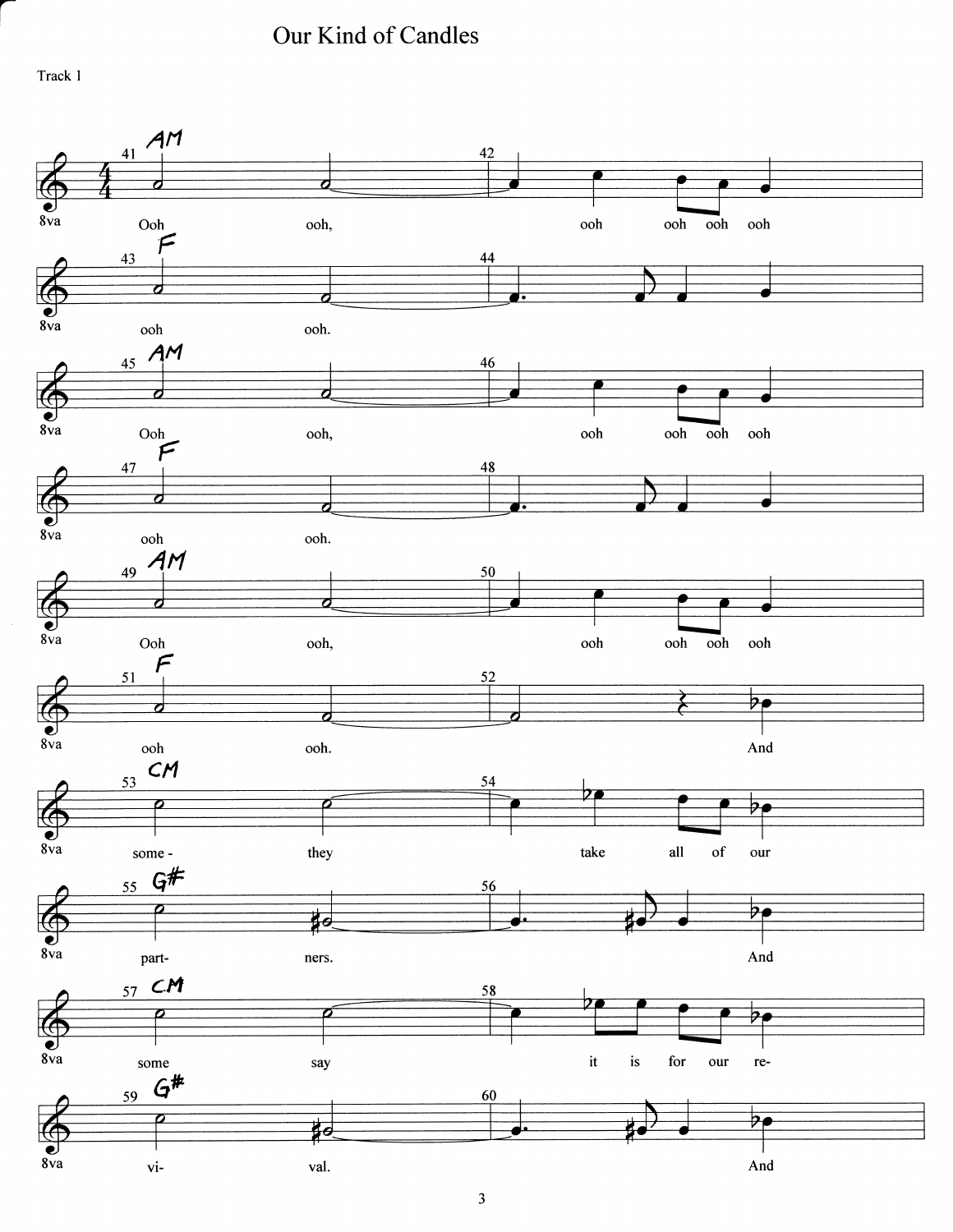Our Kind of Candles

Track I

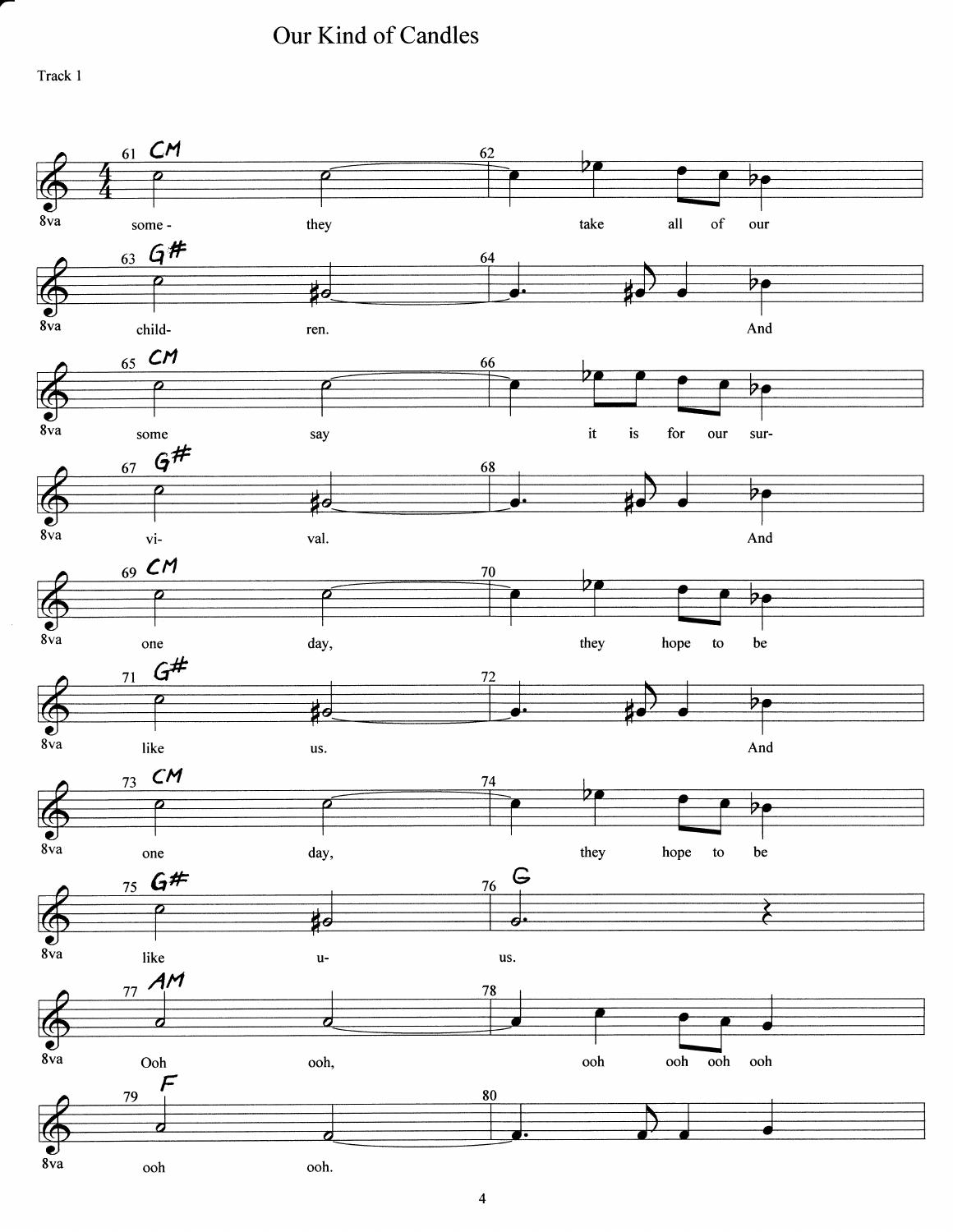Our Kind of Candles

Track 1

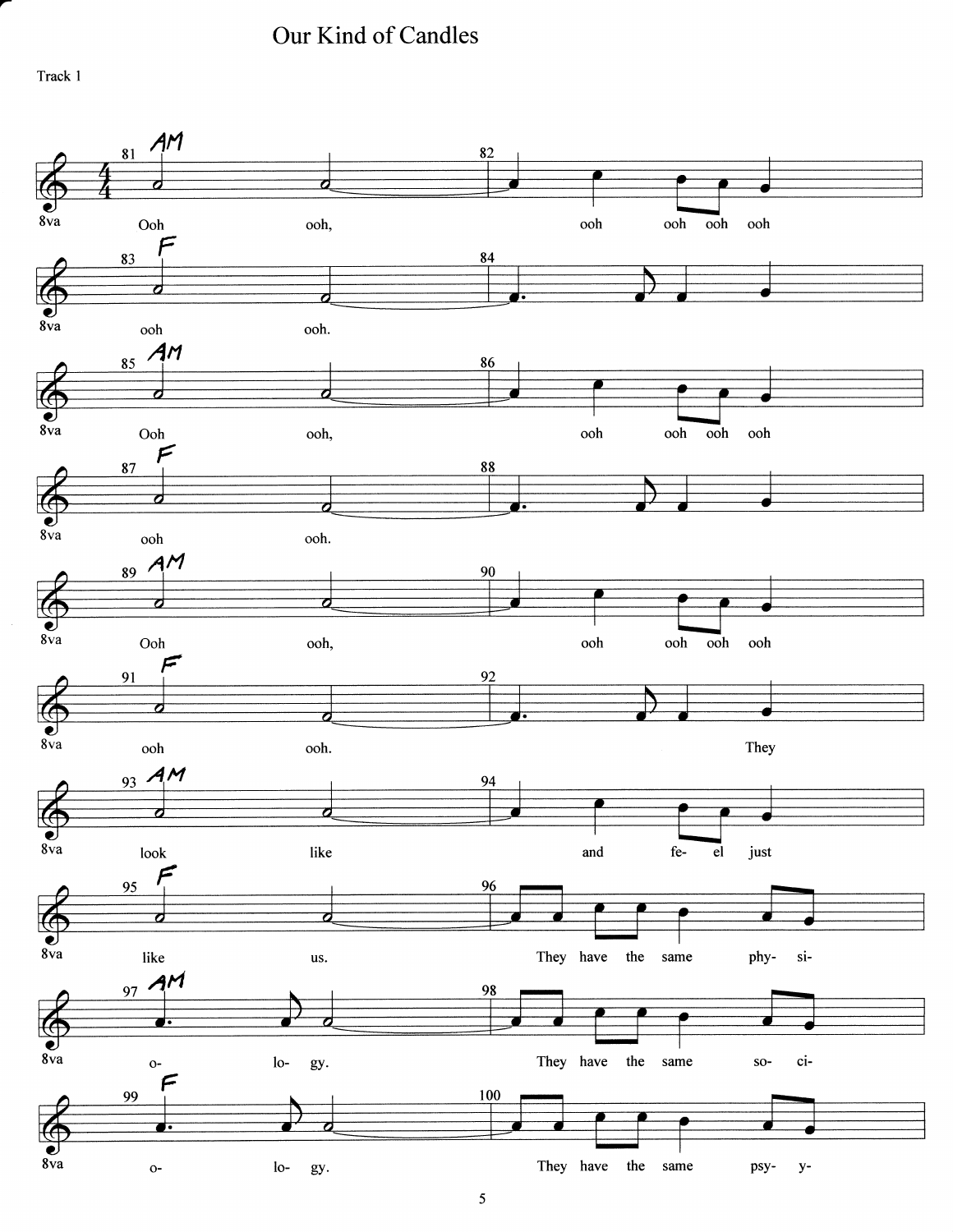Our Kind of Candles

Track 1